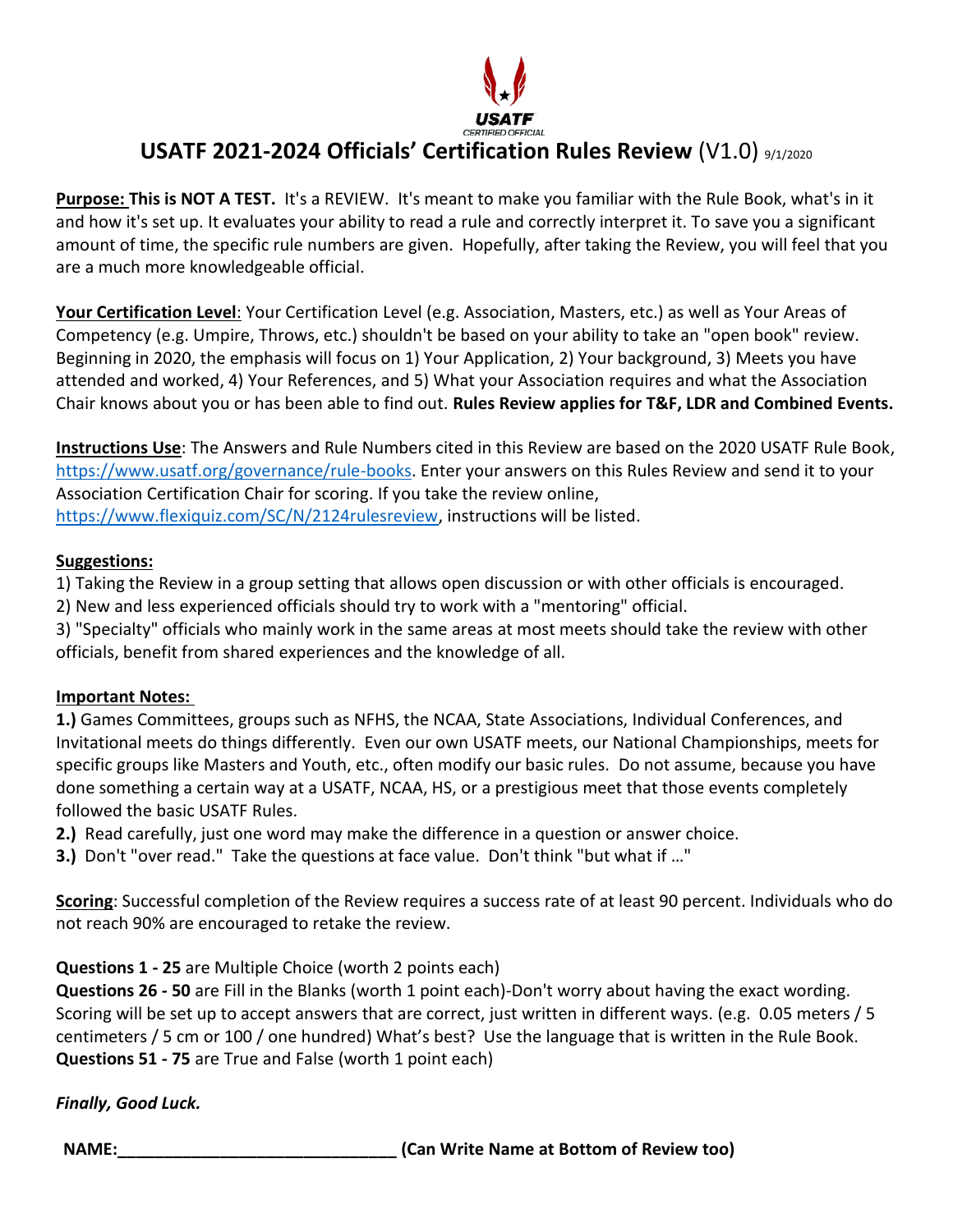## **1. (Athletic Attire) Indicate the statement that is NOT CORRECT.**

**A.** An athlete may compete in bare feet. **Rule 143.3** 

**B.** Except for jumping events in which bib numbers can be worn on either the front or back, when only one bib number is given, it must be worn on the back. **Rules 143.4b, 143.5** 

**C.** In hot weather, with the referee and Games Committee's approval, an athlete in a long distance race on the track has the choice to compete with or without a shirt. **Rule 143.2**

**D**. If a competition is conducted on a synthetic surface, a Facilities Operator may mandate a lesser maximum spike length than what is described in the Rule Book. **Rule 143.3c**

## **2. (High Jump and Pole Vault) Indicate the statement that is NOT CORRECT.**

**A.** The crossbar in the HJ shall be circular between 3.98 and 4.02 meters in length. In the PV, it will be between 4.48 and 4.52 meters in length. **Rules 181.12, 181.13**

**B.** The end pieces that support a crossbar may be either circular or semi-circular with one clearly defined flat surface or one that has four equal sides (square). **Rule 181.11, Appendix 1 Figure 7**

**C.** In the High Jump, a white line 50mm (5 cm) wide shall be drawn on the ground (usually with adhesive tape or similar material) along the vertical plane of the cross bar nearest the take-off area that extends 3 meters on either side of the uprights. **Rule 181.14**

**D.** In the High Jump, there shall be a space of at least 1 cm between the ends of the crossbar and the uprights. **Rule 181.16**

## **3. (Throws from a Circle) Indicate the statement that is NOT CORRECT.**

**A.** Distance A, from the table provided to help check for 34.92 degree sector lines, is measured from the inner edge of the toe board (shot) or inner edge of the metal rim (discus, hammer). **Rule 187.22** 

**B.** The sector shall be marked with lines 5 cm wide and the inner edge of that line shall form the sector boundary. **Rule 187.22** 

**C.** A line 5 cm wide shall extend at least 75 cm on each side of the circle to designate the front and rear halves. The line through the center of the circle should not be marked in the circle. **Rule 187.19** 

**D.** Flags or continuous barriers should be erected parallel to and at least 3 meters outside the sector lines for their full length. **Rule 187.22 NOTE 1**

## **4. (General Rules - Throwing Events) Indicate the statement that is NOT CORRECT.**

**A.** An athlete may enter the circle from the front, side or rear. **Rule 187.1** 

**B.** The throw must commence from a stationary position. **Rule 187.1a** 

**C.** Competitors must not leave the circle (or javelin runway) until the implement has touched the landing area. **Rules 187.5, 193.1f** 

**D.** An athlete is allowed to compete with two or more fingers taped together. **Rule 187.3**

## **5. (General Rules - Throwing Events) Indicate the statement that is NOT CORRECT.**

**A.** If the time allowed for a trial lapses once the competitor has started a trial (began, but did not yet finish), that trial should be allowed. **Rule 180.12d**

**B.** After the time for a competitor's trial has begun, that competitor may decide not to make an attempt. That will be considered a failure once the period for the trial has elapsed. **Rule 180.12c**

**C.** In all Field Events, the amount of time Combined Events' athletes have to initiate an attempt in an event is the same amount of time as that for Open athletes competing in the same event. **Rule 180.12e** 

**D.** Except for the Pole Vault, when an athlete is taking a consecutive attempt, he or she has 2 minutes to initiate a trial. **Rule 180.12e**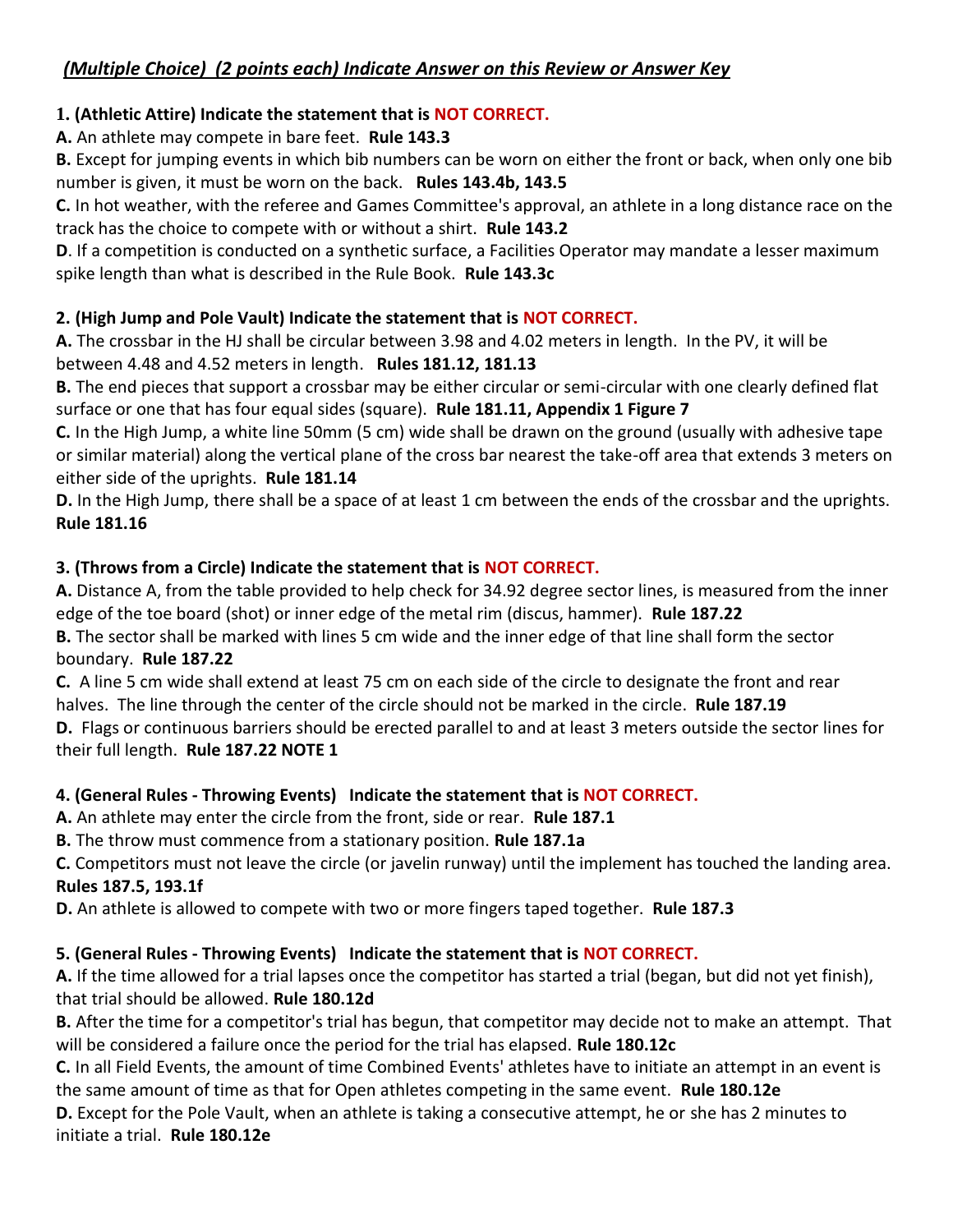## **6. (The Appendix Section of the Rule Book) Indicate the statement that is NOT CORRECT.**

**A.** The USATF Record Application Form is located in Appendix 2. **Appendix Section**

**B.** The dimensions of the Mini Javelin are located in Appendix 1, Figure 16. **Appendix Section**

**C.** The illustration of a properly constructed Javelin Runway and Landing Area is located in Appendix 1, Figure 5. **Appendix Section**

**D.** Adaptations to USATF Rules for para-athletes (Athletes with Disabilities) can be found in Appendix 3. **Appendix Section**

#### **7. (Advancement) Unless stated otherwise in the meet literature, on an 8 lane track, with Fully Automated Timing and 32 competitors, for events run in lanes, which of the following methods of advancement is CORRECT?**

**A.** The top three and next four best times would qualify to run in one of two semi-finals which will take the top three and next two best times to an 8 person final. **Rule 166.2h**

**B.** The top three and four best times qualify to run in three semi-finals then picking the top two and next two best times to advance to an 8 person final. **Rule 166.2h**

**C.** Those that run the 8 fastest times advance directly to a final. **Rule 166.2h**

**D.** The top four in each trial heat would qualify to run in one of two semi-finals. **Rule 166.2h**

## **8. (The Take-Off Box for Pole Vault) Regarding the mandatory use of a box collar pad complying with ASTM specifications, which of the following statements is CORRECT?**

**A.** The approved box collar pad shall be used by all groups. (Youth, Open and Masters) **Rule 181.18**

**B.** The use of an approved box collar pad requirement applies only to Youth Athletics. **Rule 302.5k**

**C.** The use of an approved box collar pad requirement applies only to Open Competition. **Rule 181.18**

**D.** The use of an approved box collar pad requirement applies only to Masters Competition. **Rule 181.18**

## **9. (Horizontal Jumps) Indicate the statement that is NOT CORRECT.**

**A.** The sand in the landing area should be level with the take-off board. **Rule 184.6**

**B.** In Youth and Masters' Long and Triple Jumps, more than one board may be used. Each jumper must declare before each jump which board he or she will use. **Rules 302.5d, 332.3i (ii)**

**C.** The Triple Jump Take Off Line shall not be less than 13m for men and 10m for women from the nearer end of the landing area. For other than major open competitions, the distance of the triple jump board shall be appropriate for the level of competition. **Rule 186.3**

**D.** The take-off board in the Long and Triple jumps shall measure at least 20 cm wide and not wider than 50 cm. **Rule 184.3, Appendix 1, Figure 6**

## **10. (High Jump and Pole Vault) Indicate the statement that is NOT CORRECT.**

**A.** If, after an athlete clears the bar without touching it, the bar is displaced by a force not associated with the competitor (e.g. a gust of wind); the attempt will be considered successful. **Rule 181.8a**

**B.** The High Jump landing pads were positioned so that they touched the uprights. During the attempt the athlete touched the bar but before it could be determined whether or not the bar would be displaced the athlete landed on the pads that accidentally displaced the crossbar. The athlete should be awarded a new attempt. **Rules 181.10 Note, 181.8b**

**C.** A competitor who forgoes (passes) his or her first trial at a height may take his or her second and/or third attempts at that (same) height. **Rule 181.6**

**D.** In determining any place but first place, if two athletes have the same number of jumps at their best height and the same number of total failures throughout the competition, they shall be awarded the same place. **Rule 181.9**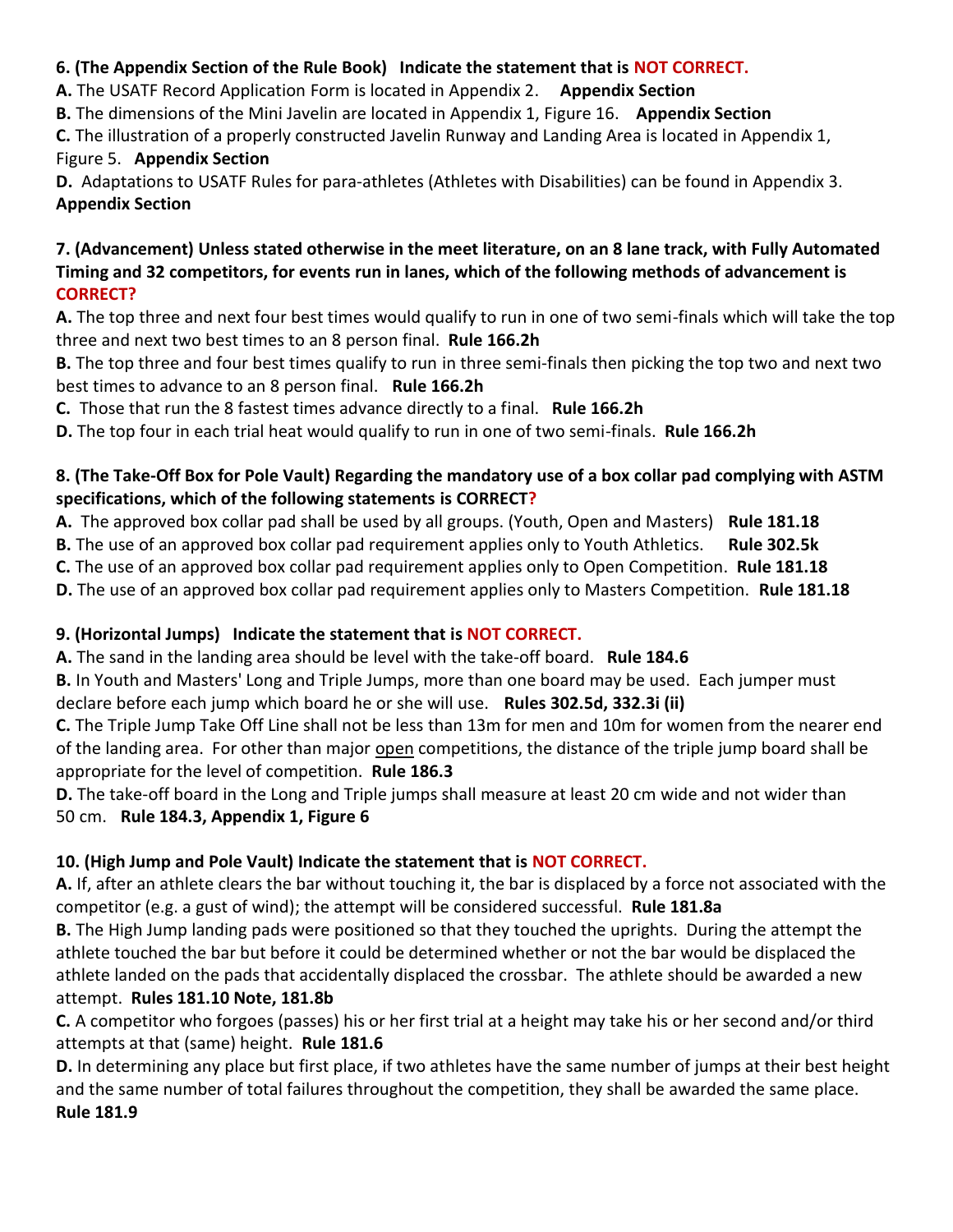## **11. (Implements) Indicate the statement that is NOT CORRECT.**

**A.** In Youth competition, girls and boys in the 9 - 10 division throw the 6 lb. shot put. **Rule 301 B.** Illustrations of acceptable hammer/weight handles can be found in Appendix 1, Figures 14, 15. **Appendix C.** For the 600 gram javelin, the distance from the CG (center of gravity) to the tip must be at least 800 mm and not more than 920 mm. **Rule 193.7**

**D.** In Masters' competition, women 30-49 and men 60-69 throw the 4K shot. **Rule 332.3g**

## **12. (Appendix 3, Para Adaptations) Indicate the statement that is NOT CORRECT**. *\*Para @ Back of Rule Book*

**A.** In the Long Jump, for F11 and F12 (blind / visually impaired), athletes use a take-off area 1 m in length, covered with a substance that allows the athlete's take off foot to leave an impression, and the jump is measured from the take-off mark closest to the pit to the nearest break in the sand. **Rule 184.8, 184.3 Note B.** For Athletes in Classes T 31 - 34 and T 51 - 54, the individual athlete has the choice to wear or not wear a helmet in all individual track and team track races and in all road races. **Rule 143.16**

**C.** It is the center of the axle of the front wheel that indicates a wheelchair athlete's finish position. **Rule 164.6 D.** Athletes in Para F31-34 and F51-57 who throw from a seated position are encouraged to use strapping across the upper thighs and/or pelvis to help maintain contact (with the seat surface) throughout the throw. **Rules 179.1a, 179.1b**

## **13. (Wind measurements) Which of the following statements is CORRECT?**

**A.** In the Triple Jump, the wind gauge should be placed adjacent to the take-off board the athlete is using. **Rule 163.11**

**B**. In the 200, the wind gauge should be started when the runners enter the final straight. **Rule 163.10b C.** The period of time for which the wind will be measured in the 100, 100 Hurdles and 110 Hurdles shall be 10 seconds. **Rule 163.10a**

**D.** To minimize interference, the preferred placement of the wind gauge is within 2 meters of the track adjacent to the outside lane. **Rule 163.11**

## **14. (Starting) Indicate the statement that is NOT CORRECT.**

**A.** Prior to each running event, the starter (or designee) shall give instructions to the competitors concerning the commands to be used and shall ascertain that the applicable Timers, Finish Line Judges, Photo Finish, and Wind Gauge operator are ready. **Rule 162.3**

**B.** Rule Book 162.12, 12a, 12b, and NOTES 1, 2, and 3 give very detailed information on declaring a false start and defining what is considered "the commencement of a start." **Rule 162**

**C.** Combined Events athletes competing in track events will be subject to the same rules regarding the start as those in Open Event competition. On the first false start the Combined Events athlete shall be disqualified from that event but they may continue in the Combined Events competition. **Rule 200.3c**

**D.** Competitors who start races in a standing position are more prone to overbalance. If such a movement is considered to be accidental, the start should be regarded "unsteady" and cancelled. Upon reassembly a green card should be shown to all athletes to indicate that a violation was not committed by any athlete. **Rules 162.12 Note 3, 162.11**

## **15. (Placement of Finish Line Judges) Which of the following statements is CORRECT?**

- **A.** Finish line judges should be in line with the finish line. **Rule 126.4**
- **B.** Finish line judges should be as close to the track as possible. **Rule 126.4**
- **C.** Finish line judges should be divided evenly on both sides of the track. **Rule 126.4**
- **D.** Finish line judges should be standing or seated at the same level as the runners. **Rule 126.4**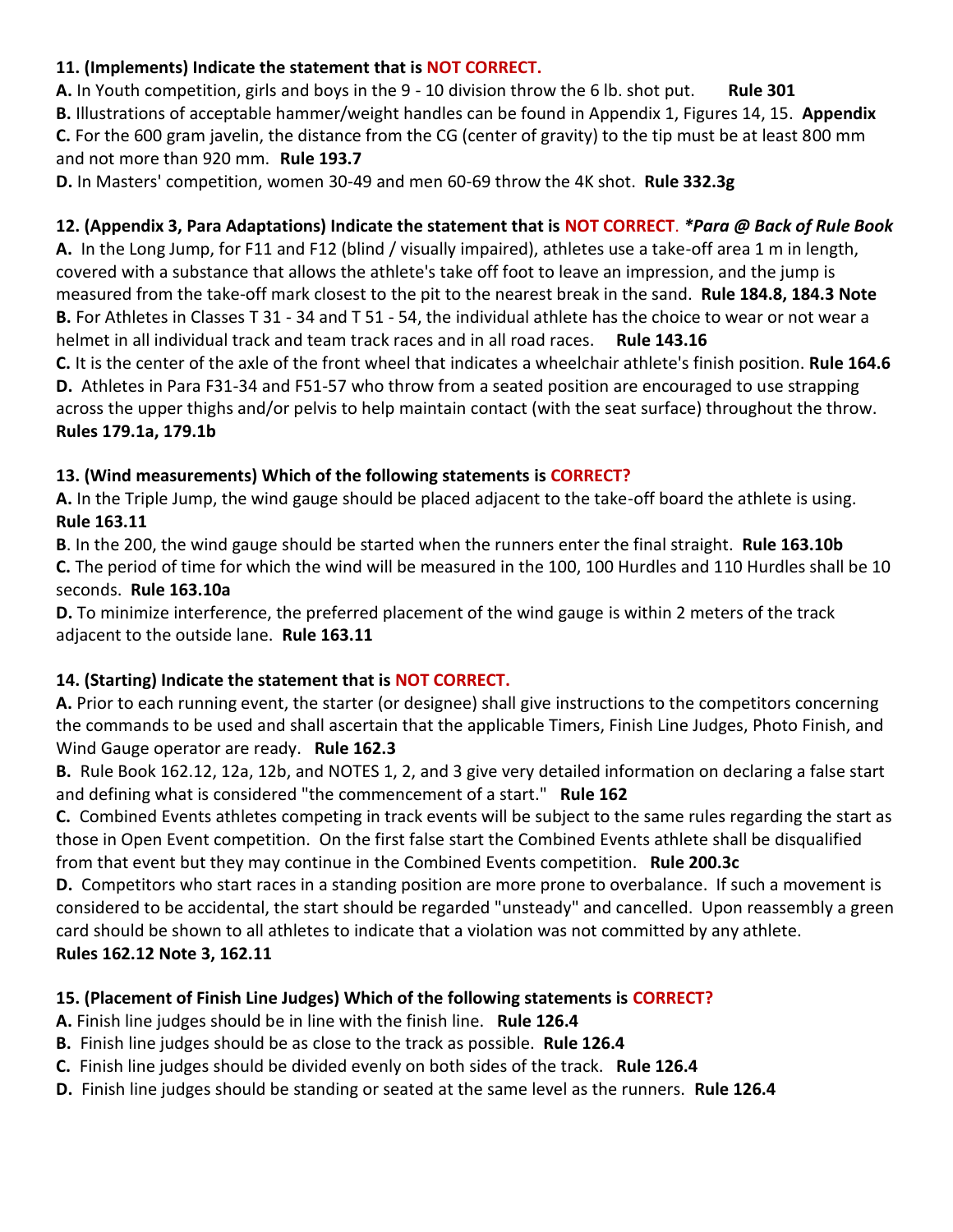## **16. (Lap Scorers) Regarding the display showing the laps remaining in a race, which of the following statements is CORRECT?**

**A.** The display shall be changed right before the lead runner crosses the finish line on each lap. **Rule 131.3 B.** When possible, the display shall be changed for each runner in the race to indicate the laps he or she has remaining. **Rule 131.3**

**C.** To avoid confusion, the display shall not be used once lapping occurs. **Rule 131.3**

**D.** The display shall be changed when the leader enters the straight that ends at the finish line. **Rule 131.3**

## **17. (Masters) Indicate the statement that is NOT CORRECT.**

**A.** Masters' relays have no uniform similarity requirements. **Rule 330.5**

**B.** The age of a Masters' athlete at a particular meet is his or her age on the last day of the meet. **Rule 320.4 C.** A Masters' Relay that has runners in different age groups is considered a relay in the age division of the youngest runner in the relay. **Rule 320.5**

**D.** In the High Jump, a Master's jumper may touch the landing area before clearing the bar but may not use the landing area to any advantage as determined by the Field Event Judge. **Rule 332.3d**

## **18. (Cross Country) Indicate the statement that is NOT CORRECT.**

**A.** The starting area should avoid any significant turns for at least 400 meters. **Rule 251.6**

**B.** When flags are used to indicate direction, red flags indicate a left turn, yellow flags indicate a right turn, and blue flags indicate continuing straight. **Rule 251.5**

**C.** If starting boxes are used, they should be randomly assigned by the Games Committee. **Rule 251.8 D.** The final straightaway has met the minimum standards if the finish line is clearly visible and is 100 meters in length. **Rule 251.9**

## **19. (Running Competition Held on a Track) A runner shall be disqualified if he or she does which of the following? Indicate the CORRECT statement.**

**A.** After entering the final straightaway, changes lanes to pass a runner in his or her path. **Rule 163.3 B.** Steps out of his or her lane (but not off the track) on the straightaway in any race as long as no other interference or violation occurs. **Rule 163.5b**

**C.** (When runners are assigned lanes) takes one step on the inside lane line around a turn. **Rule 163.5 D.** (When runners are assigned lanes) takes multiple steps beyond the outside lane line around a turn as long as no other interference or violation occurs. **Rule 163.5c**

## **20. (Hurdles)** Indicate **the statement that is NOT CORRECT.**

**A.** Outdoors, Open Men shall run 110 meter hurdles, with a height of 1.067m, with a distance of 13.72m from the start to the first hurdle, with a distance of 9.14m between hurdles, and a distance of 14.02m from the last hurdle to the finish. **Rule 168.1**

**B.** Indoors, Open Men and Women, who run 60 meter hurdles, run 5 hurdles with different heights and placements on the track. **Rule 217**

**C.** Comparing the 13-14 Girls and 13-14 Boys 100m Hurdle Races, the only difference between the Girls' and Boys' race is the height of the hurdle. **Rule 302.4a**

**D. (The asterisk section (\*) is at the end of the Rule, just before section k on page 182.)** The Master's men and women who run 300 meter hurdles outdoors do not use the same locations and number of hurdles as the High School 300 meter hurdles. **Rule 332.2j\***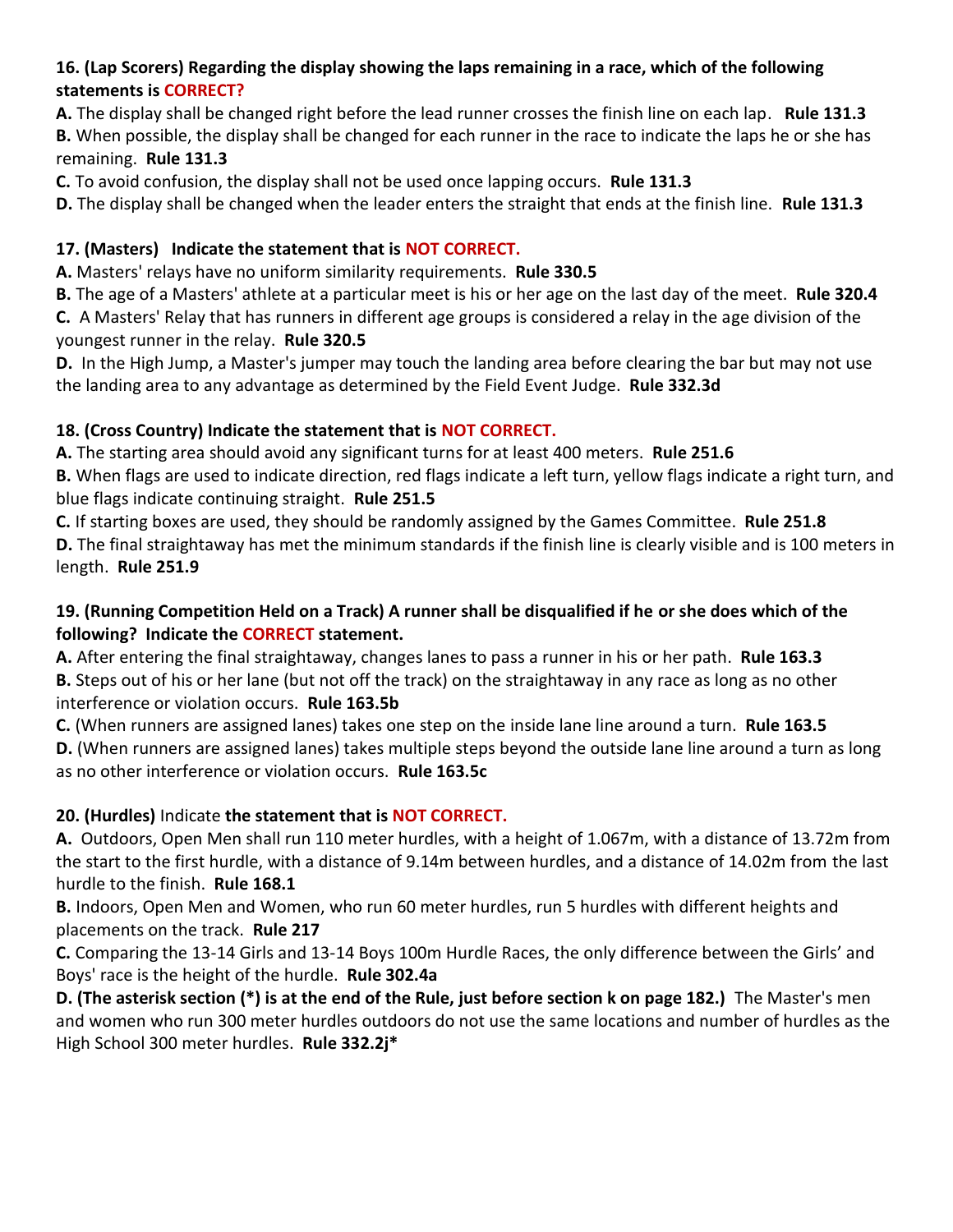#### **21. (Properly Recording HJ and PV Attempts) Indicate the statement that is NOT CORRECT.**

**A.** A "T" shall be used to indicate a failure because the competitor's time had expired. **Rule 180.6b**

**B.** An "O" shall be used to indicate a successful attempt. **Rule 180.6a**

**C.** An "X" shall be used to indicate a failure. **Rule 180.6b**

**D.** A "-" (hyphen) shall be used when a competitors forgoes (Passes) an attempt. **Rule 180.6c**

#### **22. (In Youth Athletics, regarding Excused Competitors in the Horizontal Jumps and Throws) Indicate the statement that is NOT CORRECT.** *\*FYI - Rule 302.5q is different from Rule 180.10c and Note 1*

**A.** In both the preliminaries and the finals, the head event judge may allow attempts to be taken in succession before a competitor is excused, and make-up attempts may be taken in succession and out of order upon legally returning to the event. **Rule 302.5q**

**B.** If excused during the preliminaries, the competitor must return before the conclusion of all other preliminary attempts. **Rule 302.5q**

**C.** If excused during the finals, the competitor must return before the conclusion of all other final attempts. **D.** The Head Event Judge shall determine the time limit that shall be imposed on excused competitors.

#### \***Rule 302.5q applies to both C. and D as well.**

#### **23. (Steeplechase) Indicate the statement that is NOT CORRECT.**

**A**. There shall be 28 hurdle jumps and 7 water jumps in the 3,000 meter steeplechase. **Rule 169.2 B.** The Youth Athletics Guidelines include a 2,000 meter steeplechase for athletes in the 15-16 and 17-18 Age Divisions. **Rule 301**

**C.** The first hurdle jump in the 3,000 meter steeplechase occurs after the finish line has been passed the first time. It is recommended that the first hurdle should be at least 5 m wide. **Rules 169.2, 169.3 Note D.** The hurdles in the steeplechase shall be placed on the track so that the inner edge of the top bar is placed exactly over the inner edge of lane one. **Rule 169.3 and Note**

#### **24. (Flags and Cards used by Officials) Indicate the statement that is NOT CORRECT.**

**A.** The appropriate Field Judge shall indicate a valid performance by raising a white flag and a foul by raising a red flag. **Rule 126.9**

**B.** An umpire may communicate that a foul or violation has occurred by raising a red flag. **Rule 127.4b**

**C.** An official should raise overhead and keep raised a yellow flag, or another suitable indicator, for the final 15 seconds remaining for a field event trial and lower it when the time expires. **Rule 180.12b**

**D.** When any competitor is charged with a false start and disqualified, a red and black (diagonally halved) card shall be raised in front of the competitor. **Rule 162.15**

#### **25. (The Use of Starting Blocks) For races up to and including 400 meters, indicate the statement that is NOT CORRECT.**

**A. No** Youth Athlete, in any division, is required to use starting blocks. **Rule 302.2e**

**B.** The only Youth Athletes who must use starting blocks are in the 15-16 and 17-18 divisions. **Rule 302.2e**

**C.** Open Athletes MUST use starting blocks. **Rule 161.2**

**D.** Masters Athletes are NOT required to use starting blocks. **Rule 332.2d**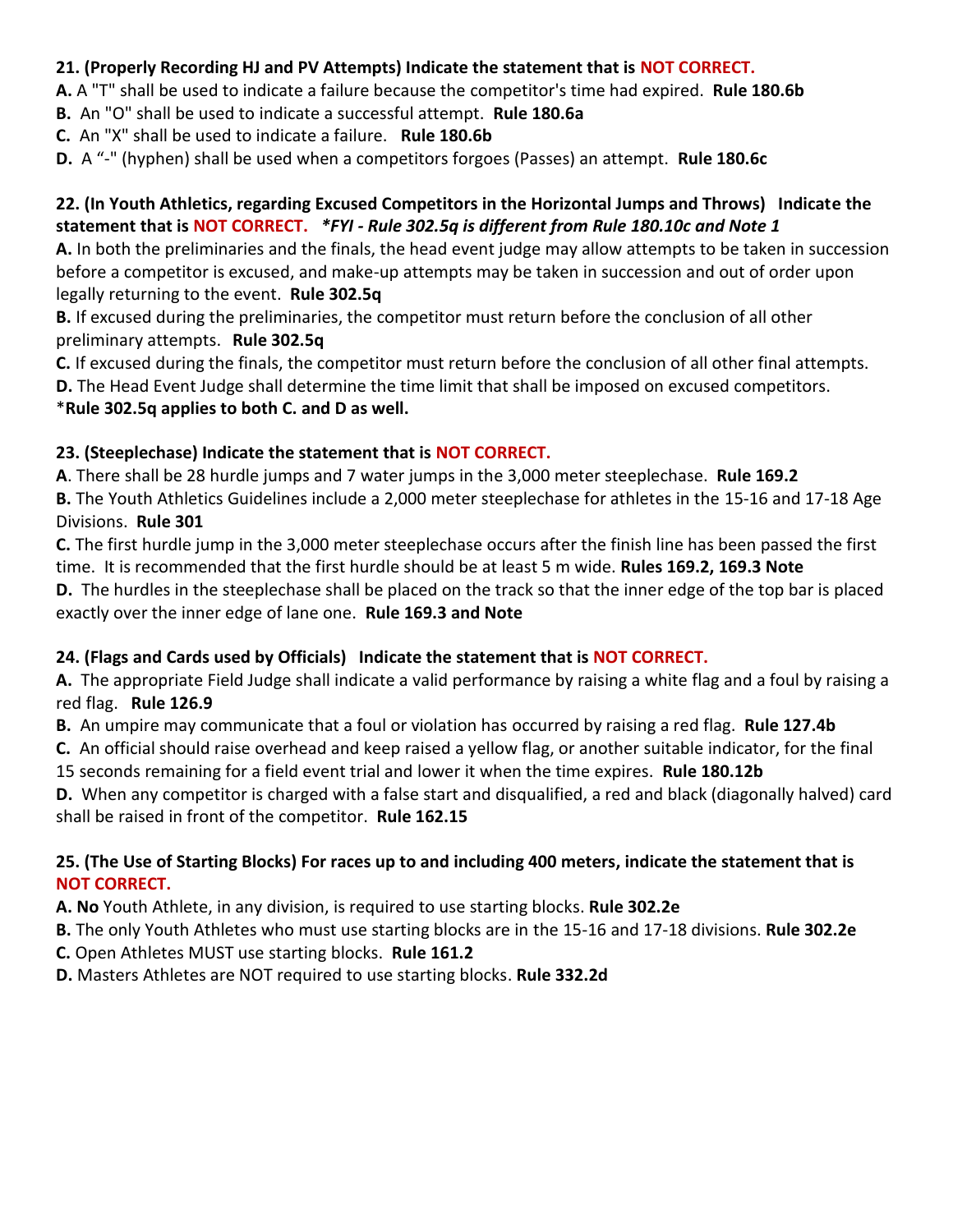## *(Fill in the Blanks) (1 point each) Indicate the Answer on this Review or Answer Key*

**26.** A Cross Country race may be recalled upon a false start or a fall which impacts the field within the first \_\_\_\_\_\_\_\_\_\_\_\_\_\_\_ meters. **Rule 242.5**

**27.** In Masters' competition, the maximum diameter for all outdoor shots (regardless of weight) shall be \_\_\_\_\_\_\_\_\_\_\_\_\_\_\_ mm. **Rule 188.4 \*Asterisk**

**28.** The \_\_\_\_\_\_\_\_\_\_\_\_\_\_\_\_\_\_\_\_\_ participation rule provided in Rule 142.3 and Rule 142.4 shall not be applicable to Youth and Masters' athletes. **Rules 302.2g, 332.1d**

**29.** No runner, after **the contract of the set of the track** (except in compliance with Rule 170.16 for relay races) shall be allowed to rejoin a race. **Rule 163.6**

**30.** In the Long and Triple Jumps, the measurement shall be made from the nearest break in the landing area by any part of the body of the competitor or anything that was \_\_\_\_\_\_\_\_\_\_\_\_\_\_\_\_\_\_\_\_\_\_\_\_\_\_\_\_ to it (the body) at the time it made the mark. **Rule 184.7**

**31.** If, in making an attempt, the competitor's pole is  $\qquad \qquad$ , it shall not be counted as an attempt or failure and the vaulter shall be awarded a new trial. **Rule 183.7**

**32.** (At a meet where results are announced on the day of the competition) Protests concerning the result or conduct of an event shall be made to the Referee at once and not later than **with an actual conduct** of an event shall be made to the Referee at once and not later than the publication of the results of that event. **Rule 146.2**

**33.** False starts in **19. In the Start of the Starter shall report any** should not be recalled but the Starter shall report any misconduct by any competitor(s) at the start and the Referee shall have the authority to disqualify such competitors. **Rules 242.5, 242.6**

**34.** The measurement of each throw shall be made after each valid throw or immediate protest. But, if under protest, the mark is not announced (valid) unless the protest is upheld. **Rules 187.7, 146.8a**

**35.** In races longer than 400 meters, all starts shall be made from a \_\_\_\_\_\_\_\_\_\_\_\_\_\_\_\_\_ position. **Rule 162.8**

**36.** The 98 pound, 200 pound, and **Example 2018** pound Ultraweight implements shall be thrown from a square that shall measure 2.135 meters on each side. **Rules 196.7a, 196.7b**

**37.** The Referee shall ensure that the rules and applicable USATF competition regulations are observed and shall decide, where appropriate or necessary, in conjunction with the  $\hspace{2cm}$ , upon any matters which arise during the meet. **Rule 125.2**

**38.** Beginning on page 229 in the Rule Book, which is in Appendix 3, there are modifications for \_\_\_\_\_\_\_\_\_\_\_\_\_\_\_\_\_\_\_\_\_\_\_\_\_\_ Olympics athletes. **Appendix page 229**

| 39. Competitors shall be placed at the finish in the order in which any part of their bodies (i.e. the |
|--------------------------------------------------------------------------------------------------------|
| " as distinguished from the head, neck, arms, hands, legs, or feet) reaches the finish line.           |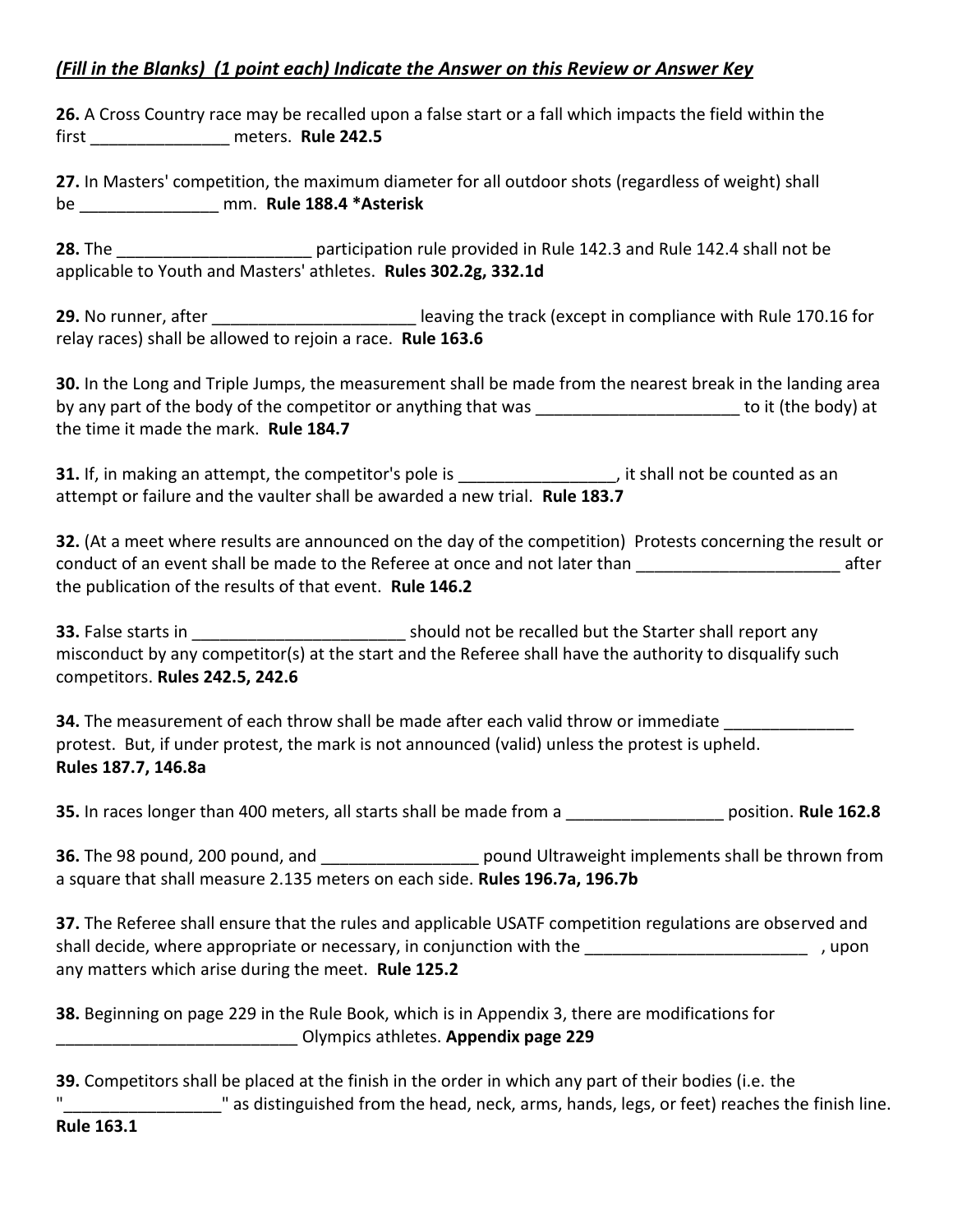**40.** To insure that an electronic measurement device is operating properly, the accuracy of the device should be verified against a known distance, such as a certified \_\_\_\_\_\_\_\_\_\_\_\_\_\_\_\_\_\_\_\_\_\_\_\_\_\_\_\_\_\_\_\_\_\_ or an independently certified distance. **Rule 135.4**

|              | 41. A hurdler shall be disqualified if his or her leg or foot is, at the instance of clearance, beside the hurdle (on |
|--------------|-----------------------------------------------------------------------------------------------------------------------|
| either side) | the horizontal plane of the top of the hurdle. Rule 168.3a                                                            |

**42.** In races from 100 meters to 800 meters, when there are more lanes than athletes, the \_\_\_\_\_\_\_\_\_\_\_\_\_\_\_\_\_\_\_\_\_\_\_ lane(s) should always remain free. **Rule 166.2f Note 1**

**43.** In races from 100 m to 800 m and relays up to the 4 x 400, in the first round, even if it is a final, lanes will be \_\_\_\_\_\_\_\_\_\_\_\_\_\_\_\_\_\_\_\_\_ by lot (randomly). For all other rounds, competitors will be ranked and draws for lanes will be made according to the principles listed in 166.2(f) section b. **Rule 166.2f**

**44.** If there are eight or fewer competitors in a field event, unless the entry material provides otherwise, all competitors are allowed six trials even if a competitor fails to achieve a valid trial during the first \_\_\_\_\_\_\_\_\_\_\_\_\_\_\_\_\_\_\_\_ rounds of trials. **Rule 180.4c**

**45.** (For discus/hammer/weight) A throw may be valid even if any part of the implement has touched the \_\_\_\_\_\_\_\_\_\_\_\_\_\_\_\_\_\_ provided no other rule is infringed. **Rule 187.6 Note**

**46.** Distances in field events shall be measured in meters and shall always be recorded to the nearest 0.01m (1 centimeter) **Exercise 2** the distance measured if the distance measured is not a whole centimeter. **Rule 148.3b**

**47**. In relay races, runners before receiving and/or after handing over the baton, should remain in their respective **Exercise 20** or maintain position until the course is clear to avoid obstruction of other competitors. **Rule 170.19**

**48.** A high jumper fails if he or she \_\_\_\_\_\_\_\_\_\_\_\_\_\_\_\_\_\_\_\_\_ the ground, including the landing area beyond the vertical plane through the edge of the crossbar nearest the take-off area, without first clearing the bar. **Rule 182.3b**

**49.** Breaking ties for the final qualifying position going from the prelims to finals in a throw or horizontal jump shall be decided by the \_\_\_\_\_\_\_\_\_\_\_\_\_\_\_\_\_\_\_\_\_\_\_\_\_\_\_\_\_\_\_\_\_ performance then, if necessary, the third best. **Rule 180.4b 180.18 (Not Rule 180.17)**

**50.** The competition area is defined by the **EXACTE 140 Rule 140 Rule 140** 

## *(True or False) (1 point each) Indicate the answer on this review or Answer Key*

**51.** A competitor in a running event who helps another competitor (who has fallen) recover to a standing position is not providing illegal assistance and should not be disqualified. **Rule 144.3f TRUE \_\_\_**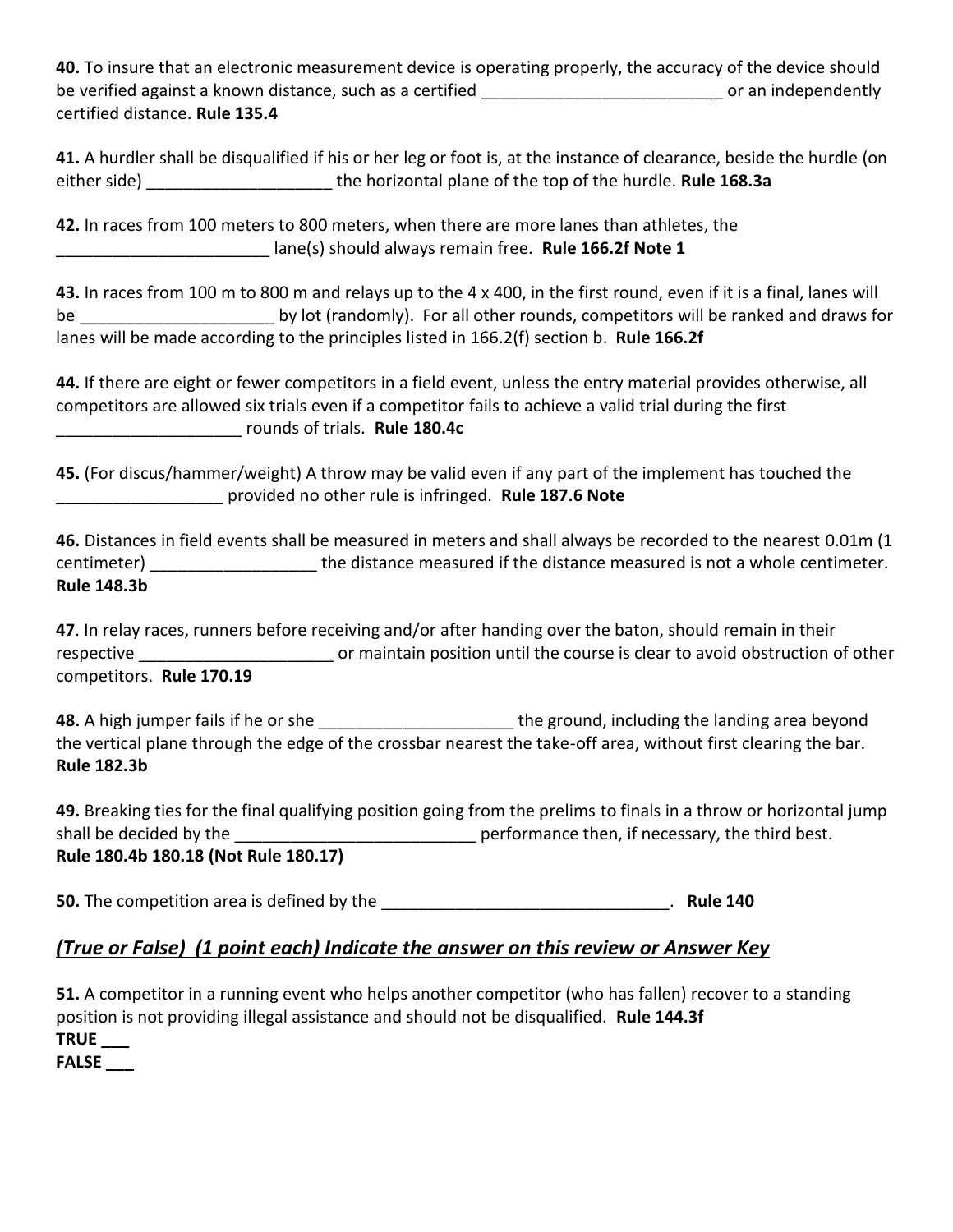**52.** Open Athletes competing in field events may view images of previous trials recorded on their behalf by persons who were not placed in the competition area. This does not apply to Youth athletes. **144.4i, 302.5s TRUE \_\_\_** 

**FALSE \_\_\_**

**53.** Once the clerk has supervised the transit from the warm-up area to the competition area (starting line area), it is the responsibility of the starter to ensure that the athletes run in the proper heats or sections and in the proper lanes. **Rules 136.3, 136.4** 

**TRUE \_\_\_** 

**FALSE \_\_\_**

**54.** Although four methods of timing (hand timing, fully automated timing, video timing, and transponder timing) are official, a fully automated timing and photo finish system should be used. **Rules 165.1, 165.2 TRUE \_\_\_** 

**FALSE \_\_\_**

**55.** In the High Jump and Pole Vault, if a competitor is not present when all other competitors who are present have completed the competition, the referee shall deem that the absent competitor has no more than 10 minutes to return and initiate a jump. If he/she does not, he/she forfeits the right to continue in the competition. **Rule 181.6** 

**TRUE \_\_\_ FALSE \_\_\_**

**56.** In Open Men and Women's Combined Events competition, the winner shall be the competitor who has scored the highest total number of points. If two or more athletes achieved an equal number of points in the competition, the first tie breaker will be to determine which athlete placed better in more individual events. **True \_\_\_ (Rule 200.12)** 

## **False \_\_\_**

**57.** If the starter determines that a competitor initiated a movement (prior to receiving the sound of a starting device) that was not stopped and continues into a commencement of the start, it shall be a false start. **162.12 TRUE \_\_\_** 

## **FALSE \_\_\_**

**58.** Umpires have the additional responsibility in Race Walk events to report form violations ("loss of contact" and "bent knee") to the Race Walk referee. **Rules 230.1a, 127.6** 

**TRUE \_\_\_** 

**FALSE \_\_\_**

**59.** For Youth, Open and Masters' athletes, the preferred method for starting an 800 meter race is from a curved line (waterfall) where all runners may be placed on the same starting line. **Rule 160.8c TRUE \_\_\_** 

**FALSE \_\_\_**

**60.** The fact that the wind direction has changed is never justification for reversing the direction of the runway after the event has started. **Rule 180.1 NOTE** 

**TRUE \_\_\_**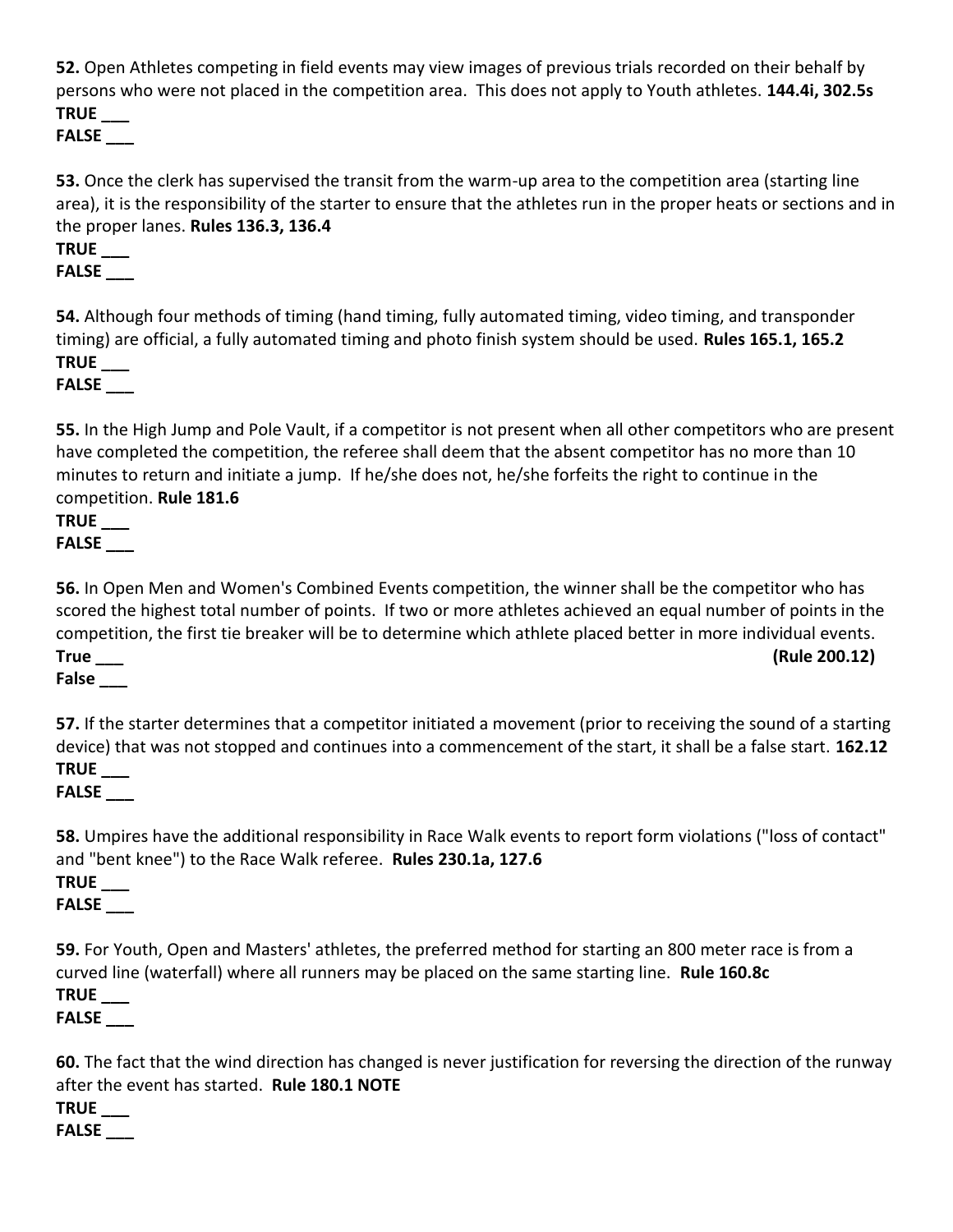**61.** When an illegal reaction time is indicated by a start information system, it may be considered, but the final decision made by the head starter cannot be overturned. **Rule 125.3** 

**TRUE \_\_\_** 

**FALSE \_\_\_**

**62.** In lieu of being disqualified, if the Sport Committee in the Race Walk determines that an event will use a penalty zone, once an athlete has received three red cards, he or she must enter the penalty zone and remain there for the applicable period of time before continuing in the competition. **Rule 230.3j TRUE \_\_\_** 

**FALSE \_\_\_**

**63.** When leaving the landing area in the long jump, an athlete's first point of contact by foot with the border or ground outside must be further from the take-off board than the nearest break in the sand. **Rule 185.4 TRUE \_\_\_** 

**FALSE \_\_\_**

**64.** The height of the barriers in the steeplechase for men is 0.914 m (91.4 cm or 36 inches) and for women 0.762 m (76.2 cm or 30 inches). It is the same height each group runs in the 400 hurdles. **Rules 168.1, 169.3 TRUE \_\_\_** 

**FALSE \_\_\_**

**65.** (The term "scratch line" used in this question about the first zone in the 4 x 100 refers to "line" 100 meters from the starting line.) In the 4 x 100m relay, each takeover zone shall be 30 meters long, of which the scratch line is 20m from the start of the zone. For the first zone in the 4 x 100m, the zone would begin 80 meters from the starting line and end 110 meters from the start. **Rule 170.3 TRUE \_\_\_** 

## **FALSE \_\_\_**

**66.** Both the incoming and outgoing runner and the baton must be completely in the zone at the time of the pass for the pass to be legal. **Rule 170.18** 

**TRUE \_\_\_ FALSE \_\_\_**

**67.** An athlete may be disqualified for jostling, running across or obstructing a competitor so as to impede his or her progress but the referee may take into consideration the severity of the infraction and the resulting consequence. **Rule 163.4 TRUE \_\_\_** 

**FALSE \_\_\_**

**68.** In Horizontal Jumps and Throws, Youth athletes are allowed to take more than one jump or throw per round, even consecutive attempts. **Rule 302.5q** 

**TRUE \_\_\_** 

**FALSE \_\_\_**

**69.** In Youth Association and Regional Championships, when the number of competitors for an event makes heats unnecessary, the event must be run as a final at the time the final was scheduled. **Rule 302.2c** 

**TRUE \_\_\_**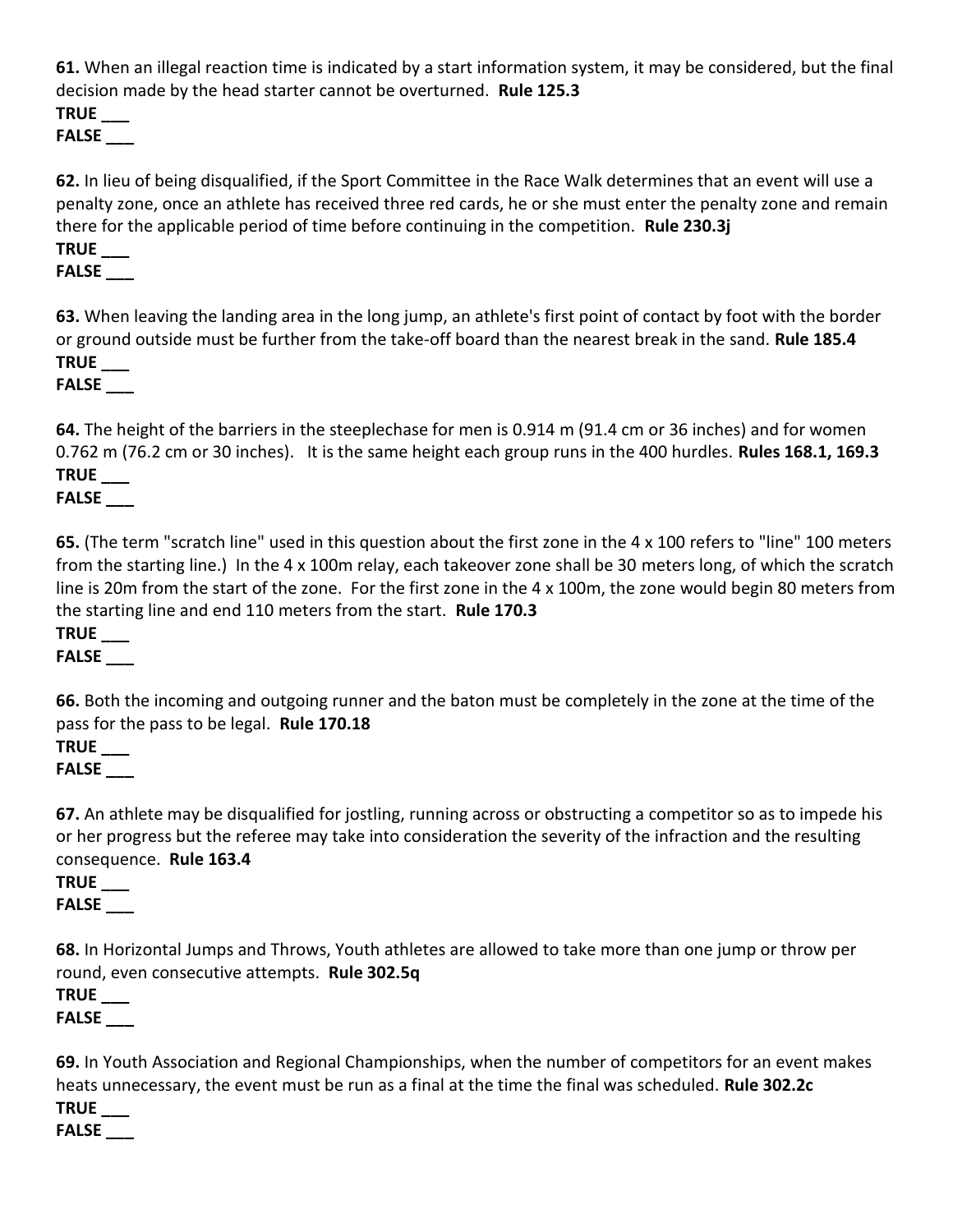**70.** In a Championship Road Event, under no circumstances may a competitor receive from or pass to another competitor refreshment, water, or sponges. **Rule 241.2f NOTE** 

**TRUE \_\_\_** 

**FALSE \_\_\_**

**71.** A discus made entirely of rubber may not be used since it does not have a metal rim. **Rule 189.2a TRUE \_\_\_** 

**FALSE \_\_\_**

**72.** Since the distance is not shortened, on a straightway a runner may step inside the track over the lane line or curb marking lane one in order to pass a slower runner as long as he or she immediately returns to the track after passing the slower runner. **Rule 163.5 and NOTE** 

**TRUE \_\_\_** 

**FALSE \_\_\_**

**73.** In the Combined Events, when one jumper remains in the High Jump, he or she may determine what height they wish to jump. **Rule 200.6** 

# **TRUE \_\_\_**

## **FALSE \_\_\_**

**74.** In order to obtain a better grip, the use by an athlete of a suitable substance on his hands only (or gloves in the case of the hammer or weight) is allowed and not considered assistance. In the shot and discus, any suitable substance should be easily removable by a wet cloth and not leave a residue. It is also allowed for throwers to spray any substance on their shoes. **Rules 187.3d, 187.4a, 187.4b** 

#### **TRUE \_\_\_**

#### **FALSE \_\_\_**

**75.** The Referee may, where the circumstances justify it, disqualify a competitor or relay team without a warning having been given. **Rule 125.9 NOTE 1 TRUE \_\_\_** 

| Name:                                                      | <b>Association:</b>                                                                                                                           |  |
|------------------------------------------------------------|-----------------------------------------------------------------------------------------------------------------------------------------------|--|
| <b>Certification Number:</b>                               | <b>Email Address</b><br><u> 1980 - Jan Barat, martin da shekara tsa mashrida na shekara tsa mashrida na shekara tsa mashrida na shekara t</u> |  |
| Date Submitted:<br><u> 1989 - Andrea Station (b. 1989)</u> |                                                                                                                                               |  |
| <b>Certification Chair:</b>                                | Score:                                                                                                                                        |  |